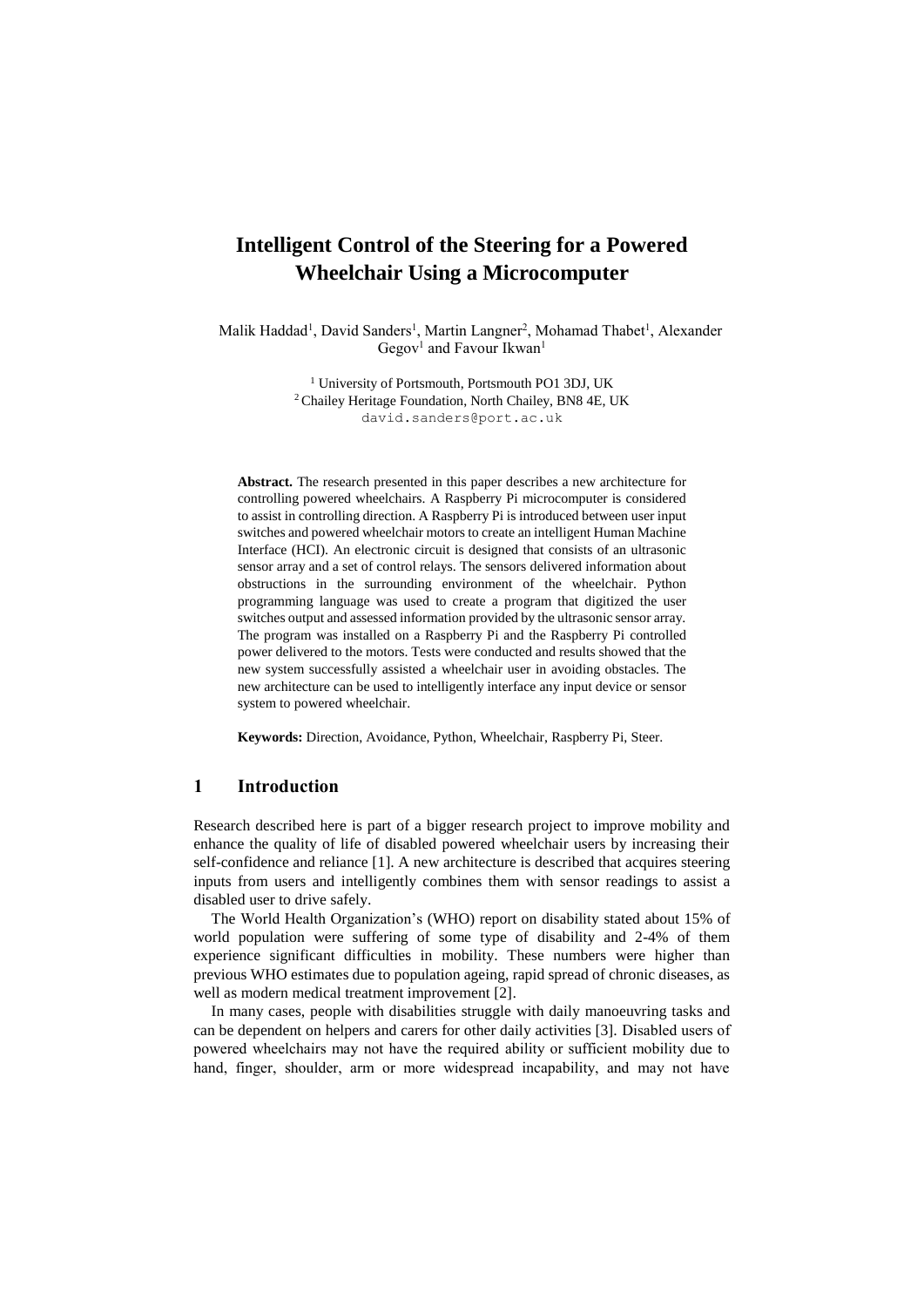adequate lower limb strength to propel a manual wheelchair [4]. An intelligent driving system could ease their mobility problem and reduce their dependency on others.

A smart wheelchair is a combination of a powered wheelchair with an intelligent sensor system and computer algorithms needed to make immediate intelligent decisions for path planning and collision avoidance [3]. A driver supplies speed and direction using an input device, for example levers, switches or joysticks. A wheelchair then starts to move at the desired speed towards the chosen direction. A user can then make adjustments to avoid obstacles. The preferred direction is combined with sensor output [5-17] to help the drivers.

Many researchers investigated navigation and steering [18–22] and obstacles avoidance [23] has been considered using local sensors [24], but they have barely moved out of the laboratory to assist disabled wheelchair users. A new architecture is described here that uses sensors to effectively assist with driving. The new system quickly responds to objects and aims to prevent a user from driving in the direction of an obstacle.

Raspberry Pi microcomputers have often been seen as reliable powerful microcomputers with small physical size and low cost. Two models were launched in 2012: A and B. In 2014, Model B+ was launched with numerous enhancements based on users feedback [25]. The research conducted in this paper used Raspberry Pi model  $B+$ .

An ultrasonic sensor array was considered to detect objects surrounding a wheelchair. Powered wheelchair users provided their desired direction using binary switches. Python programming language was used to create a program that acquired users' direction and analyzed information provided from the ultrasonic sensor array. A program was installed on a Raspberry Pi. The Raspberry Pi and the electronic circuit converted users input from switches into digital logic levels. A compromise between the desires of a driver and distance to nearby obstacles was conducted. If there was no obstacle detected in the direction supplied by the user, the Raspberry Pi activated a set of specific relays that provided power to the wheelchair motor responsible for driving the wheelchair in the chosen direction. If an obstacle was detected in that direction, the Raspberry Pi switched-off power to the motor responsible for driving the wheelchair in that direction and avoided the obstacle. Detection range could be digitally tuned by the intelligent controller from 2cm to 500cm. New courses were simulated before testing in the laboratory using ultrasonic sensor arrays, Fig. 1.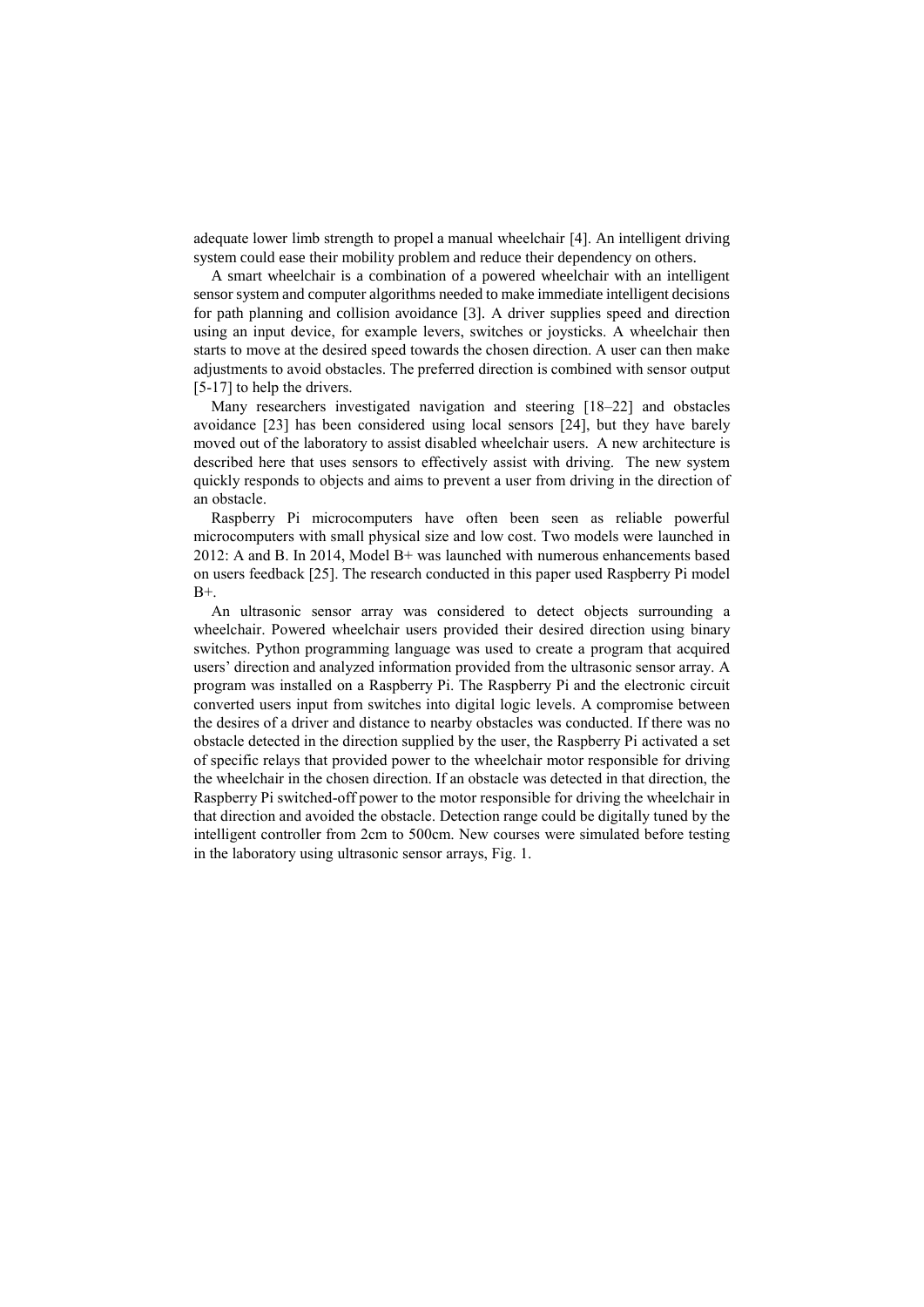

Fig. 1. Powered Wheelchairs considered for the research.

Many researchers considered sensors to assist wheelchair users with avoiding items safely [26]: infrared sensors [27], ultrasonics [28], and structured lighting [29]. Global methods cannot coordinated output when used inside buildings [30] and local systems provided more successful results: gyroscopes, odometers, tilt sensors and ultrasonics [31-33]. Cameras are becoming affordable but the processing of the data can be complicated. Computers are becoming affordable and more powerful [30], so cameras are often used. Despite that, a disabled driver can often provide the best data about what is required, but visual impairment or a disability may still reduce that ability [34].

In the work presented in this paper, ultrasonic sensors were considered due to their simplicity, robustness, and low cost [32]. Section 2 briefly explains the sensors, Section 3 presents the intelligent controller and HCI created to interface to the sensors. Section 4 presents results and Section 5 presents discussion and conclusions.

## **2 Sensors**

Sensors considered in this research were the same as those used in [35]. Sensors were placed under footrests [36]. The distance from a detected object was determined by measuring the flight time required for a pulse to be sent and reflected back to a receiver(s) [37]. Fig. 2 shows the envelop of the ultrasonic sensor and a potential grid that can be created.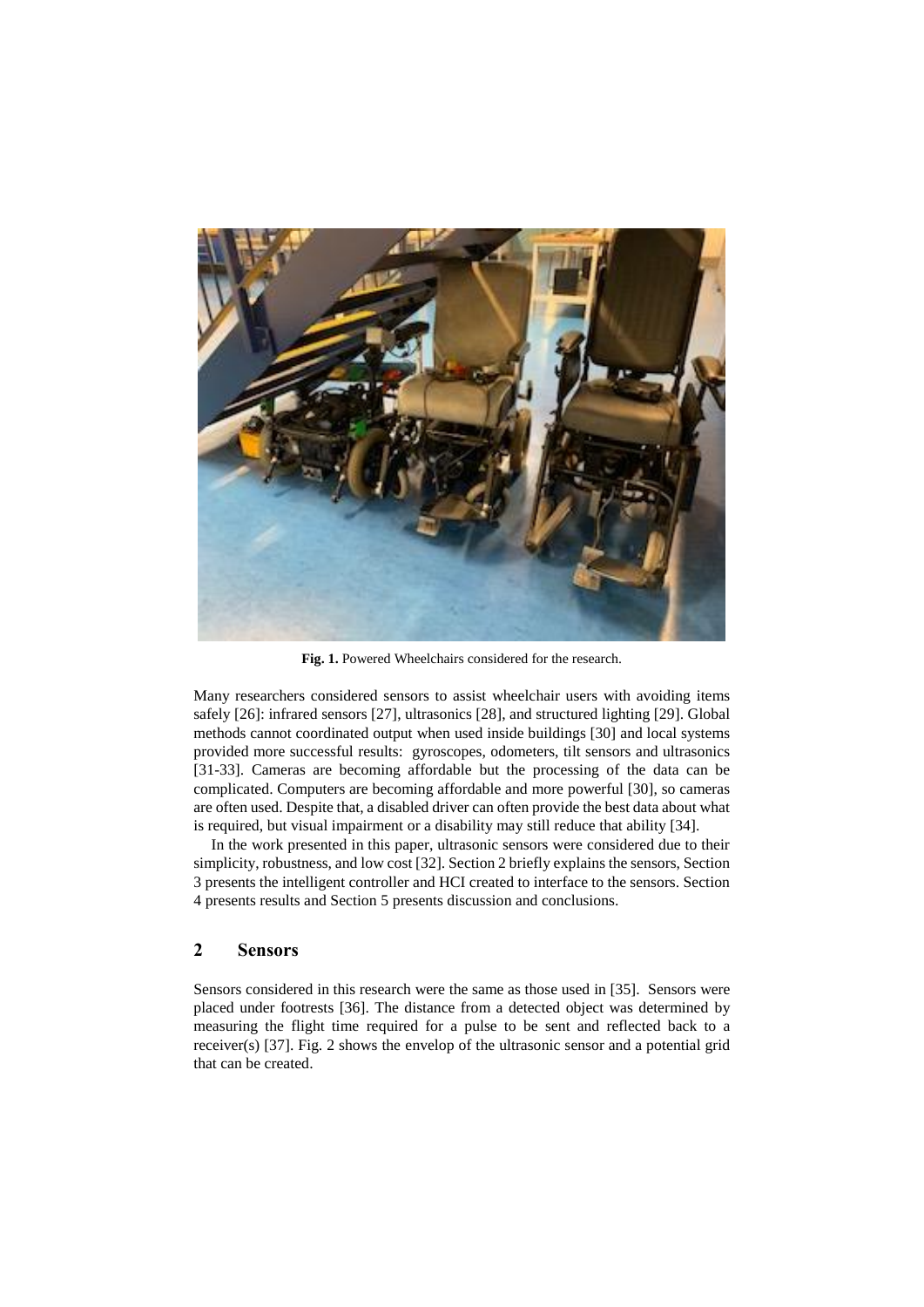

**Fig. 2.** The envelope for the ultrasonic sensor.

If no object was detected, then range could be digitally until an object was detected. Warnings could then be generated regarding obstructions ahead.

HC SR04 ultrasonic sensors were studied and tested by considering different objects to create polar plots. The physical architecture of these sensors prevented them from suffering from side lobe interference. Objects with different shapes and sizes were considered. The sensors detected small cylindrical objects with diameters less than 0.65 cm 15 cm away to larger objects 5 meters away. Figs. 3-6 show polar plots for different sensors detecting different objects at different distances.



**Fig. 3.** Polar plot for HC SR04 ultrasonic sensor detecting 0.639 cm cylindrical metal object.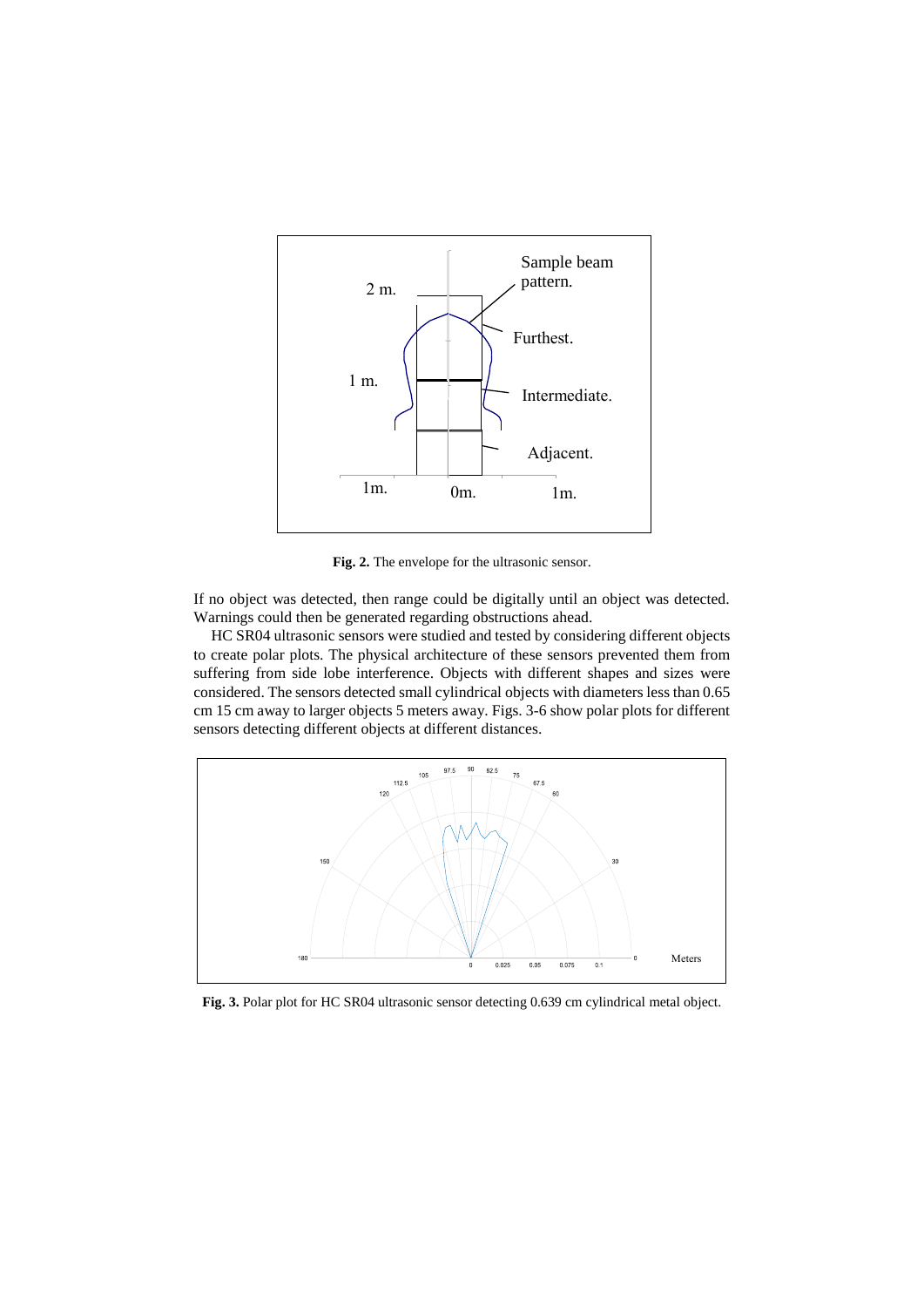

**Fig. 4.** Polar plot for HC SR04 ultrasonic sensor detecting 2.188 cm cylindrical metal object.



**Fig. 5.** Polar plot for HC SR04 ultrasonic sensor detecting (4X8) cm rectangular plastic object.



**Fig. 6**. Polar plot for HC SR04 ultrasonic sensor detecting (5.5X8.2) cm rectangular plastic object.

An architecture of five ultrasonic sensors was considered to produce an array, the ultrasonic sensors array was used to assess the wheelchair surroundings. Five HC SR04 ultrasonic sensors were used (3 were mounted to the front, 1 to the right and 1 to the left). The sensors provided distance to the nearest object in their detection zone. Python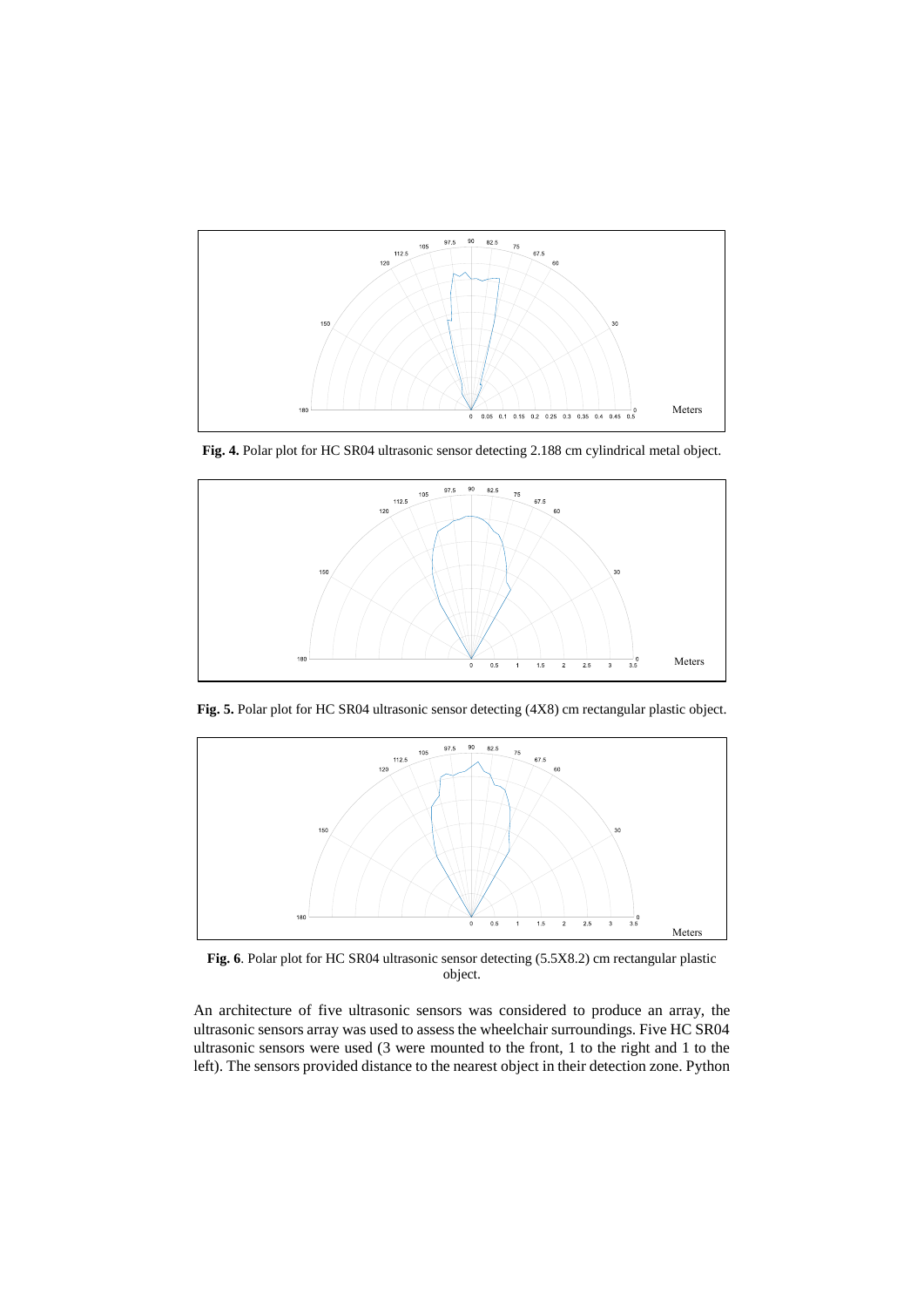programming language was used to create a program that stopped a wheelchair from moving in the direction of an object if it was detected at a close distance. The range could be digitally tuned in the program from 2 cm to 500cm.

## **3 Intelligent Controller and Human Computer Interface (HCI)**

An electronic circuit was created to digitise the output of the users' switches. A Raspberry Pi microcomputer was introduced between the users' switches and the wheelchair motors. The Raspberry Pi could be used as an intelligent controller and interface to any type of input device such as a joystick, chin, blow or head switch, or an EEG helmet.

User switches were connected the Raspberry Pi using a 9 pin D-connector. The following stages were used to digitize the output from the users' switches in order to create the intelligent controller and HCI:

- 1. Voltage drop (12V  $\rightarrow$  5V): The switches operated two 12V DC motors. Raspberry Pi operated at 5V DC. The output from the input switches was reduced to 5V DC using CD4050BE Hex Buffer.
- 2. Python program 1: A program was created to acquire the output from switches.
- 3. Common collector circuit: Common collector circuits were created to operate the 5V DC relays. Fig. 7 shows the circuit diagram of the common collector circuit used. Fig. 8 shows a prototype of the circuits used.
- 4. Python program 2: Controls the wheelchair and provides intelligent HCI.



**Fig. 7.** Common Collector circuit diagram.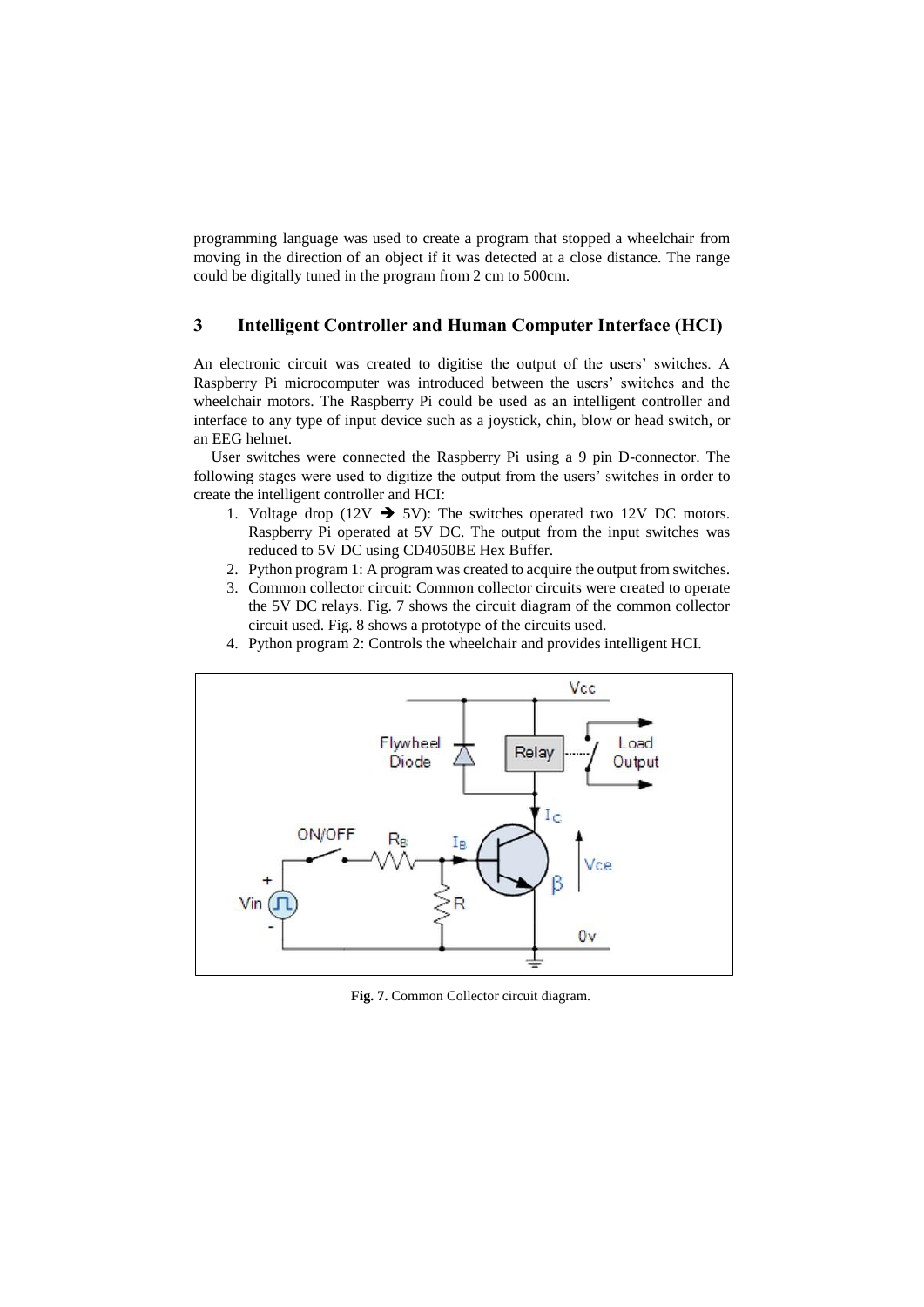

**Fig. 8.** Common Collector circuit considered for the new system.

A flywheel diode was used to provide a path for the current when the coil was switched off, this would prevent a voltage spike from occurring and damaging switch contacts or destroying switching transistors.

The architecture described in this section successfully interfaced input switches and intelligently controlled the operation of the switches to accurately transfer the desires of the wheelchair users to the wheelchair motors. The input from the switches (representing the wishes of the user) were passed on to a basic intelligent system contained within the Raspberry Pi. The software is written in Python. The information form the switches will then be combined with the input from the sensors to produce a new speed and direction. The new trajectory will be safer and avoid collision. A simple system has been created now to test scenarios and to gauge what might be possible. Once testing of the basic system is completed then more and more intelligence will be added.

## **4 Results**

The work presented in this paper considered an ultrasonic sensor array to assess the surrounding of a powered wheelchair, digitized the output of users' switches and helped wheelchair users in driving their wheelchairs safely.

A driver provided a desired direction by pressing a switch, which triggered a specific 5V DC relay that controlled the power supplied to the wheelchair motor responsible to drive the wheelchair in the desired direction.

Binary switches were used as an interface between a disabled user and their wheelchair to adjust bearing and speed. The digitization of the output of the binary switches combined with data from a sensor system could enhance driving by decreasing the number of collisions. Human drivers often use their own skill to drive their powered wheelchair, but sensors delivered a more repeatable and accurate reading, and could cover for any lack of ability or awareness. The new system blended human driving skill with autonomy and then involvement from the systems if necessary. When moving through complex or changing environment the sensors could provide better outcomes that could lead to safer decisions.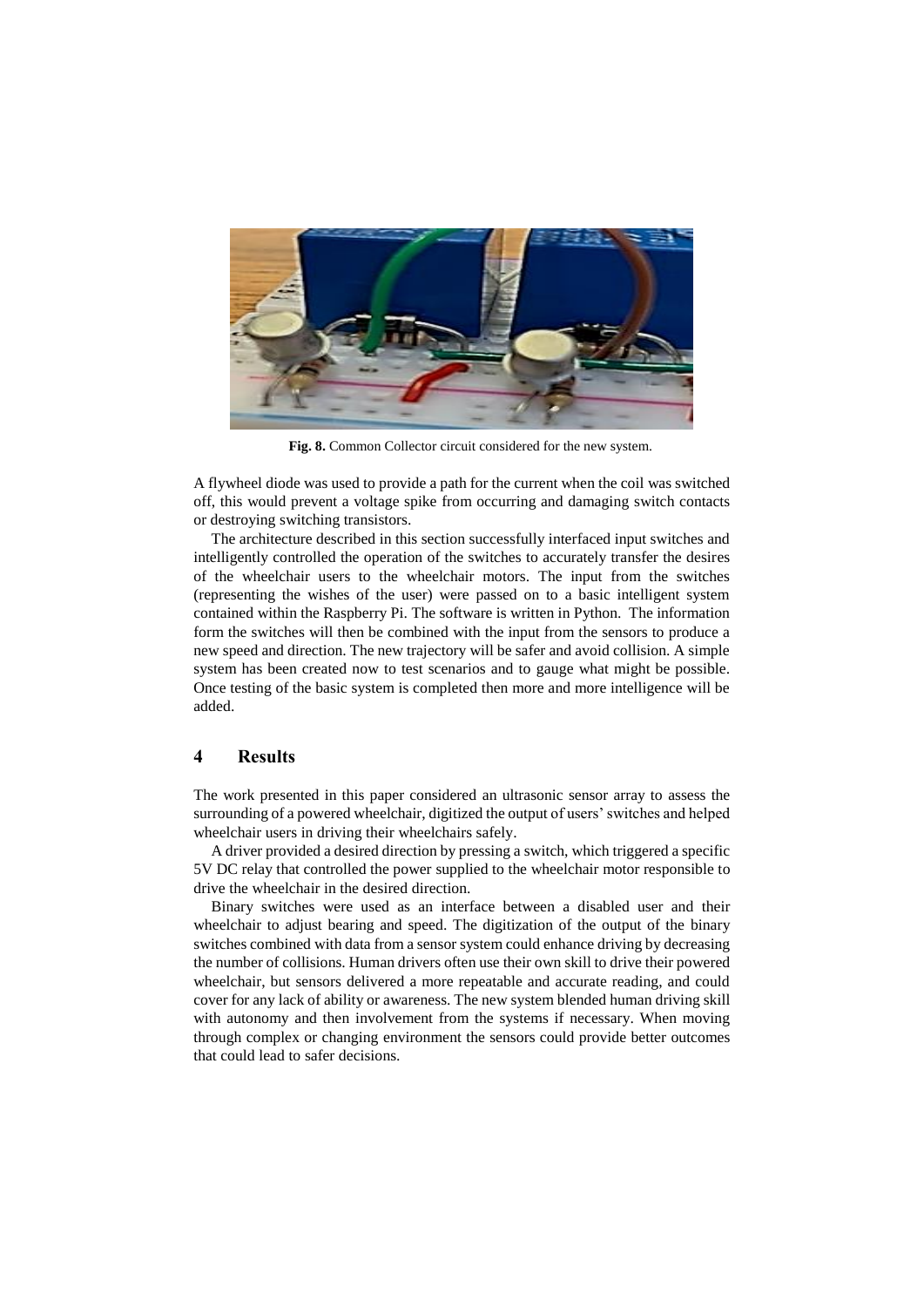Disabled wheelchair drivers could successfully drive their wheelchairs using their input device and the system avoided obstacles. The sensors ensured that the wheelchair was safe as it moved.

### **5 Discussion and Conclusions**

The architecture presented in this paper is part of a larger research project concerned with improving mobility and enhancing the quality of life of disabled powered wheelchair users by increasing their self-confidence and reliance [1].

This paper presented a system that could interface any user input device to a powered wheelchair. The new systems might reduce the need for helpers and introduce more independence.

The electrical current that drove the motors was created from intelligently mixing the output from the sensor reading and the desired direction provided by a disabled driver. In an environment with few obstacles or if the obstacle(s) were far apart, then a driver would not need any support. If there were many obstacles in the way or there were obstructions close to the wheelchair, then the new sensor system was able to reduce the weight of the inputs from joysticks or switches to prevent a collision from happening.

The authors are currently studying ways to apply Machine Learning and other computationally inexpensive AI techniques to improve this research. Future work will consider the application of Machine Learning techniques and aim at collecting user data to predict driving patterns, assess driving skills progress and analyze ability factors denoting the ability of a user to operate their wheelchair. Specifically some decisionmaking algorithms will be investigated  $[38 - 40]$ .

Results showed that the new system performed accurately. Systems and methods are clinically trialed at Chailey Heritage School as part of a larger ERSPC research project [1].

#### **Acknowledgment**

Research in this paper was funded by EPSRC grant EP/S005927/1 and supported by The Chailey Heritage Foundation and the University of Portsmouth.

#### **References**

- 1. Sanders, D. and Gegov, A.: Using artificial intelligence to share control of a powered-wheelchair between a wheelchair user and an intelligent sensor system, *EPSRC Project 2019 – 2022* (2018).
- 2. Joshi, M. K., Gupta, M. V., Gosavi, M. M., & Wagh, M. S. (2015). A multifunctional smart wheelchair. Int. J. Adv. Res. Electron. Commun. Eng., 4(5), 1281-1284.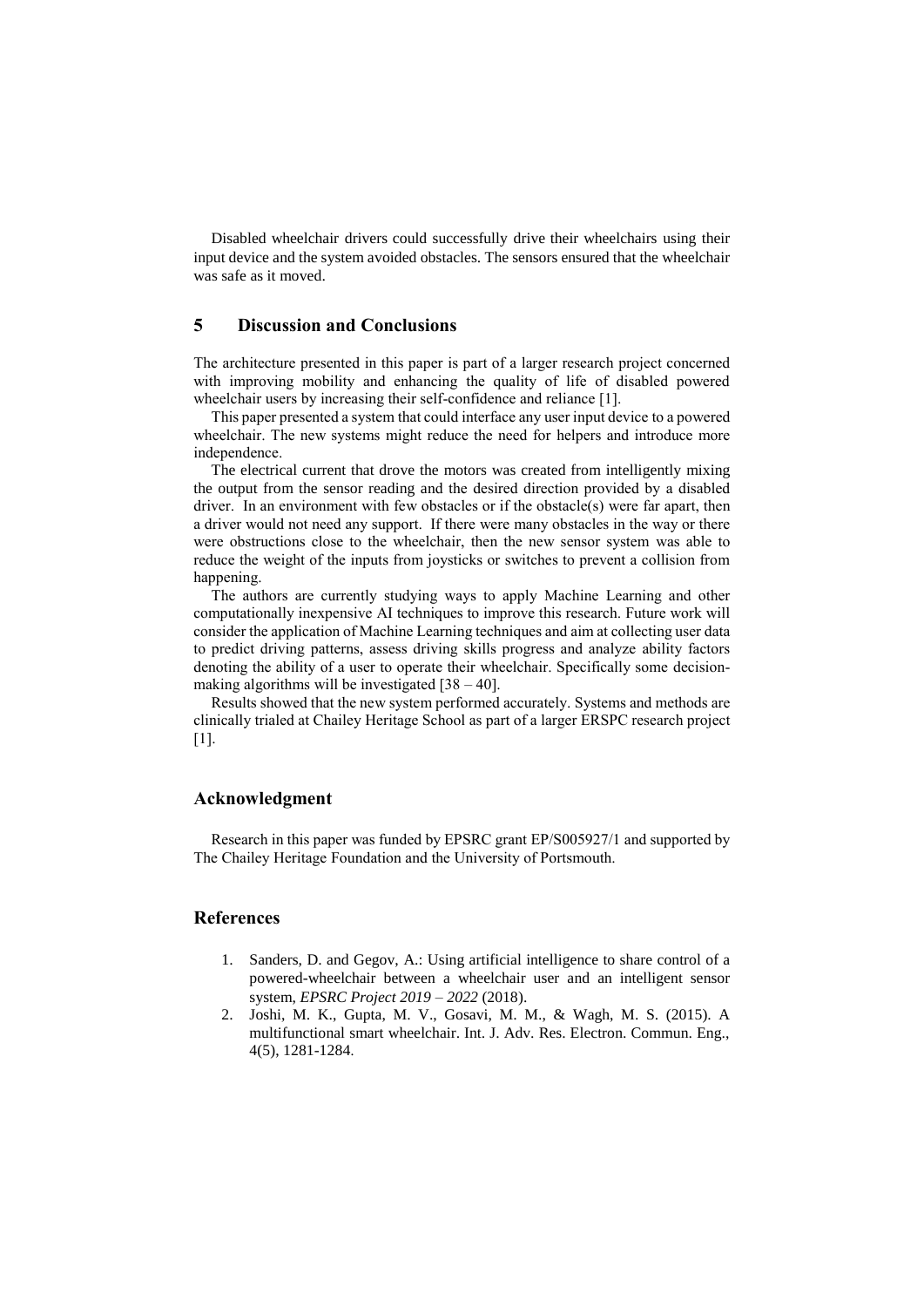- 3. Leaman, J., & La, H. M. (2017). A comprehensive review of smart wheelchairs: past, present, and future. IEEE Transactions on Human-Machine Systems, 47(4), 486-499.
- 4. Sanders, D. A.: Non-model-based control of a wheeled vehicle pulling two trailers to provide early powered mobility and driving experiences. IEEE Transactions on Neural Systems and Rehabilitation Engineering, 26,(1), 96 – 104, (2018).
- 5. Parhi, D. R. and Singh, M. K.: Rule-based hybrid neural network for navigation of a wheelchair, Proc. IMechE Part B: J. Engineering Manufacture, 224, 11103 – 1117 (2009).
- 6. Sanders, D. A. Gegov, A. and Ndzi, D.: Knowledge-based expert system using a set of rules to assist a tele-operated mobile robot, in Studies in Computational Intelligence, (eds) Y. Bi, S. Kapoor, and R. Bhatia, 2018, 751, Springer, pp. 371-392 (2018).
- 7. Sanders, D. A. *et al.:* Rule-based system to assist a tele-operator with driving a mobile robot. Lecture Notes in Networks and Systems, 16, Springer, pp. 599-615 (2018).
- 8. Haddad, M., Sanders, D., Gegov, A., Hassan Sayed, M., Huang, Y. and Al-Mosawi, M.: Combining multiple criteria decision making with vector manipulation to decide on the direction for a powered wheelchair. in Y Bi, R Bhatia & S Kapoor (eds), Advances in Intelligent Systems and Computing, vol. 1037, Springer, pp. 680-693 (2019).
- 9. Haddad, M. and Sanders, D.: Selecting a best compromise direction for a powered wheelchair using PROMETHEE. IEEE Transactions on Neural Systems and Rehabilitation Engineering, 27(2), 228-235 (2019).
- 10. Haddad, M., Sanders, D., Tewkesbury, G., Gegov, A., Hassan Sayed, M. and Ikwan, FC.: Initial results from using Preference Ranking Organization METHods for Enrichment of Evaluations to help steer a powered wheelchair. in Y Bi, R Bhatia & S Kapoor (eds), Advances in Intelligent Systems and Computing, vol. 1037, Springer, pp. 648-661 (2019).
- 11. Sanders, D., Tewkesbury, G., Parchizadeh, H., Robertson, JJ., Omoarebun, PO. and Malik, M.: Learning to drive with and without intelligent computer systems and sensors to assist. in K Arai, S Kapoor & R Bhatia (eds), Advances in Intelligent Systems and Computing, vol. 868, Springer, pp. 1171-1181 (2019).
- 12. Sanders, D., Gegov, A., Haddad, M., Ikwan, F., Wiltshire, D. and Tan, YC.: A rule-based expert system to decide on direction and speed of a powered wheelchair. in K Arai, S Kapoor & R Bhatia (eds), Advances in Intelligent Systems and Computing, vol. 868, Springer, pp. 822-838 (2019).
- 13. Haddad, M., Sanders, D., Bausch, N., Tewkesbury, G., Gegov, A. and Hassan Sayed, M.: Learning to make intelligent decisions using an Expert System for the intelligent selection of either PROMETHEE II or the Analytical Hierarchy Process. in K Arai, S Kapoor & R Bhatia (eds), Advances in Intelligent Systems and Computing, vol. 868, Springer, pp. 1303-1316 (2019).
- 14. Sanders, D., Gegov, A., Tewkesbury, G. and Khusainov, R.: Sharing driving between a vehicle driver and a sensor system using trust-factors to set control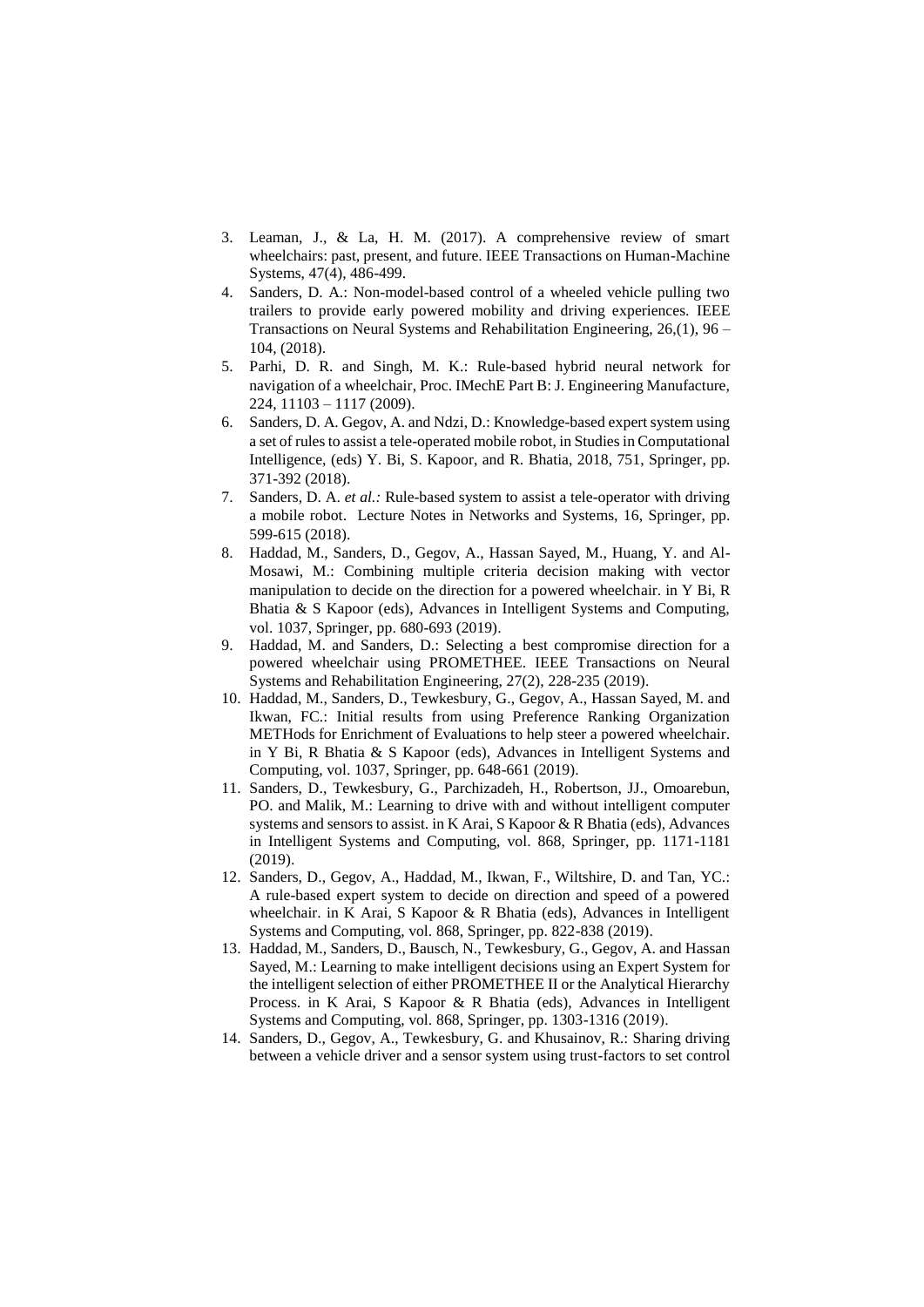gains. in K Arai, S Kapoor & R Bhatia (eds), Advances in Intelligent Systems and Computing, vol. 868, Springer, pp. 1182-1195 (2019).

- 15. Sanders, D., Langner, M., Bausch, N., Huang, Y., Khaustov, SA. and Simandjuntak, S.: Improving human-machine interaction for a powered wheelchair driver by using variable-switches and sensors that reduce wheelchair-veer. in Y BI, R Bhatia & S Kapoor (eds), Advances in Intelligent Systems and Computing, vol. 1038, Springer, pp. 1173-1191 (2019).
- 16. Okonor, OM., Gegov, A., Adda, M., Sanders, D., Haddad, M. and Tewkesbury, G.: Intelligent approach to minimizing power consumption in a cloud-based system collecting sensor data and monitoring the status of powered wheelchairs. in Y Bi, R Bhatia & S Kapoor (eds), Advances in Intelligent Systems and Computing, vol. 1037, Springer, pp. 694-710 (2019).
- 17. Sanders, D., Okonor, OM., Langner, M., Hassan Sayed, M., Khaustov, SA. and Omoarebun, PO.; Using a simple expert system to assist a powered wheelchair user. in Y Bi, R Bhatia & S Kapoor (eds), Advances in Intelligent Systems and Computing, vol. 1037, Springer, pp. 662-379 (2019).
- 18. Parhi D. R. *et al.: "*The stable and precise motion control for multiple wheelchairs. Appl. Soft Comput, 9(2), 477 – 487 (2009).
- 19. Nguyen, V. *et al.:* Strategies for Human Machine Interface in an Intelligent Wheelchair, 35th Annual Int Conf of IEEE- (EMBC), Osaka, JAPAN. Book Series: IEEE Engineering in Medicine & Biology Society Conf Proceedings, pp. 3638-3641 (2013).
- 20. Tewkesbury, G., Sanders, D., Haddad, M., Bausch, N., Gegov, A. and Okonor, OM.: Task programming methodology for powered wheelchairs. Advances in Intelligent Systems and Computing, Springer, IEEE SAI Intelligent Systems Conference 2019, London, United Kingdom, Vol. 1 pp. 711-720 (2019).
- 21. Sanders, D., Wang, Q., Bausch, N., Huang, Y., Khaustov, SA. and Popov, I.: A method to produce minimal real time geometric representations of moving obstacles. in K Arai, S Kapoor & R Bhatia (eds), Advances in Intelligent Systems and Computing, vol. 868, Springer, pp. 881-892 (2019).
- 22. Bausch, N., Shilling, P., Sanders, D., Haddad, M., Okonor, OM. and Tewkesbury, G.: Indoor location and collision feedback for a powered wheelchair system using machine learning. Advances in Intelligent Systems and Computing, Springer, IEEE SAI Intelligent Systems Conference 2019, London, United Kingdom, Vol. 1 pp. 721-739 (2019).
- 23. Sanders *,* D. A*. et al.*: Results from investigating powered wheelchair users learning to drive with varying levels of sensor support, in Proc SAI Intelligent System*,* London, U.K. pp 241-245 (2017).
- 24. Song, K. T. and Chen, C. C.: Application of asymmetric mapping for wheelchair navigation using ultrasonic sensors. J. Intell. Wheelchair Syst.,  $17(3)$ ,  $243 - 264$  (1996).
- 25. Sachdeva, P. and Katchii, S.: A Review Paper on Raspberry Pi. International Journal of Current Engineering and Technology, 4(6), 3818 – 3819 (2014).
- 26. Sanders, D., Langner, M. and Tewkesbury, G.: Improving wheelchair- driving using a sensor system to control wheelchair-veer and variable-switches as an alternative to digital-switches or joysticks. Ind Rob: An int' jnl, 37(2), 151- 167 (2010).